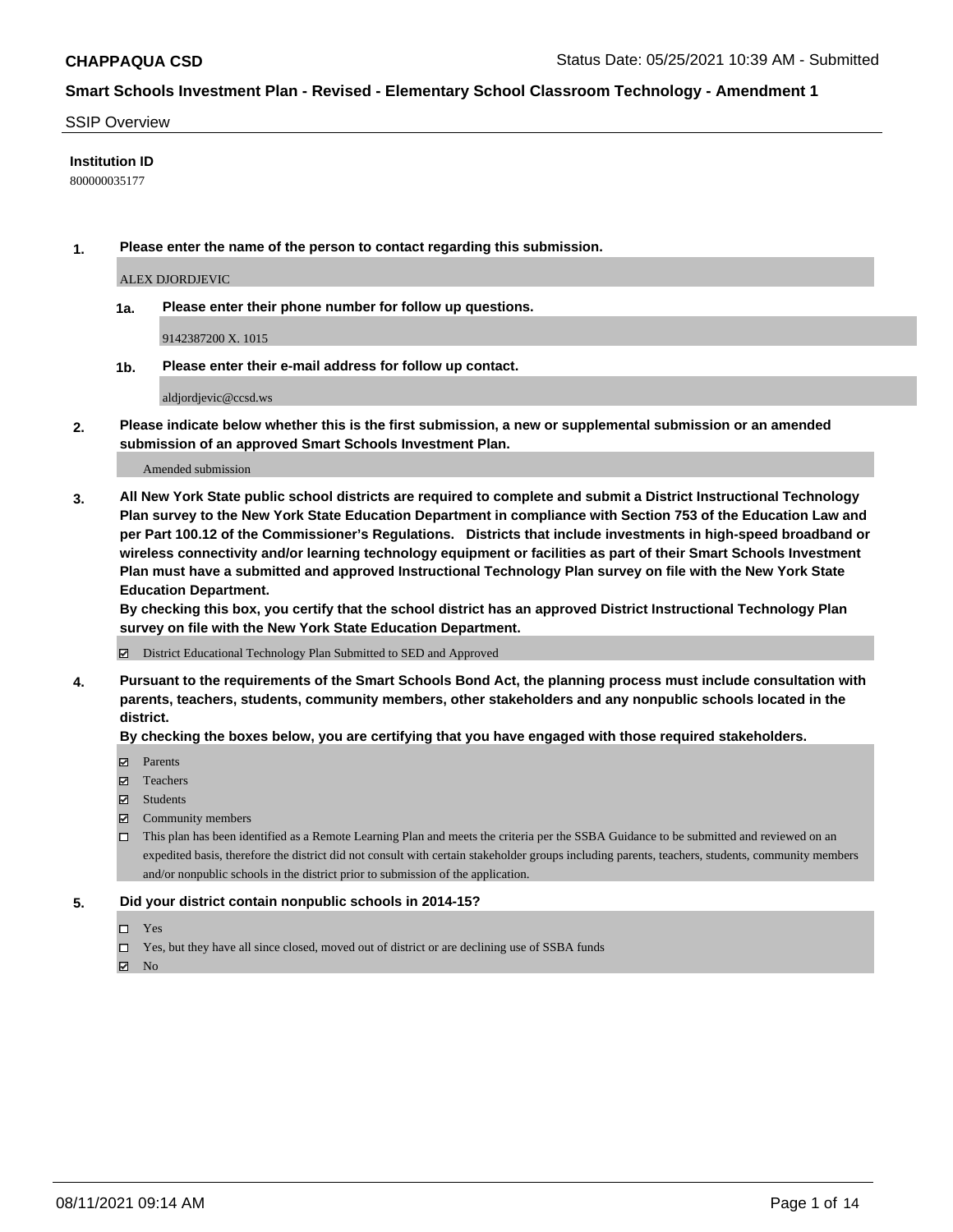#### SSIP Overview

**6. Certify that the following required steps have taken place by checking the boxes below:**

- The district developed and the school board approved a preliminary Smart Schools Investment Plan.
- $\boxtimes$  The preliminary plan was posted on the district website for at least 30 days. The district included an address to which any written comments on the plan should be sent.
- $\boxtimes$  The school board conducted a hearing that enabled stakeholders to respond to the preliminary plan. This hearing may have occured as part of a normal Board meeting, but adequate notice of the event must have been provided through local media and the district website for at least two weeks prior to the meeting.
- The district prepared a final plan for school board approval and such plan has been approved by the school board.
- $\boxtimes$  The final proposed plan that has been submitted has been posted on the district's website.
- This Plan has been identified as a Remote Learning Plan and meets the criteria per the SSBA Guidance to be submitted and reviewed on an expedited basis, therefore this plan has not met certain stakeholder engagement requirements including, consulting with nonpublic schools in advance of plan submission, having the school board conduct a hearing on the plan and/or posting the plan to the district website for a minimum of 30 days. This district will post the Remote Learning Plan to the district's website upon submission of the application.
- **6a. Please upload the proposed Smart Schools Investment Plan (SSIP) that was posted on the district's website, along with any supporting materials. Note that this should be different than your recently submitted Educational Technology Survey. The Final SSIP, as approved by the School Board, should also be posted on the website and remain there during the course of the projects contained therein.**

Chappaqua Schools - SmartBond - Part 2.pdf

**6b. Enter the webpage address where the final Smart Schools Investment Plan is posted. The Plan should remain posted for the life of the included projects.**

https://www.chappaquaschools.org/uploaded/CCSD/Board\_of\_Education/Meetings/Presentations/Presentation\_2016-03- 16\_Smart\_Schools\_Bond\_Act\_2014\_Public\_Hearing.pdf

**7. Please enter an estimate of the total number of students and staff that will benefit from this Smart Schools Investment Plan based on the cumulative projects submitted to date.**

4,200

**8. An LEA/School District may partner with one or more other LEA/School Districts to form a consortium to pool Smart Schools Bond Act funds for a project that meets all other Smart School Bond Act requirements. Each school district participating in the consortium will need to file an approved Smart Schools Investment Plan for the project and submit a signed Memorandum of Understanding that sets forth the details of the consortium including the roles of each respective district.**

 $\Box$  The district plans to participate in a consortium to partner with other school district(s) to implement a Smart Schools project.

**9. Please enter the name and 6-digit SED Code for each LEA/School District participating in the Consortium.**

| <b>Partner LEA/District</b> | <b>ISED BEDS Code</b> |
|-----------------------------|-----------------------|
| (No Response)               | (No Response)         |

**10. Please upload a signed Memorandum of Understanding with all of the participating Consortium partners.**

(No Response)

**11. Your district's Smart Schools Bond Act Allocation is:**

\$686,946

**12. Final 2014-15 BEDS Enrollment to calculate Nonpublic Sharing Requirement**

|            | <b>Public Enrollment</b> | Nonpublic Enrollment | <b>Total Enrollment</b> | l Nonpublic Percentage |
|------------|--------------------------|----------------------|-------------------------|------------------------|
| Enrollment | 3.919                    |                      | 13.919.00               | 0.00                   |

**13. This table compares each category budget total, as entered in that category's page, to the total expenditures listed**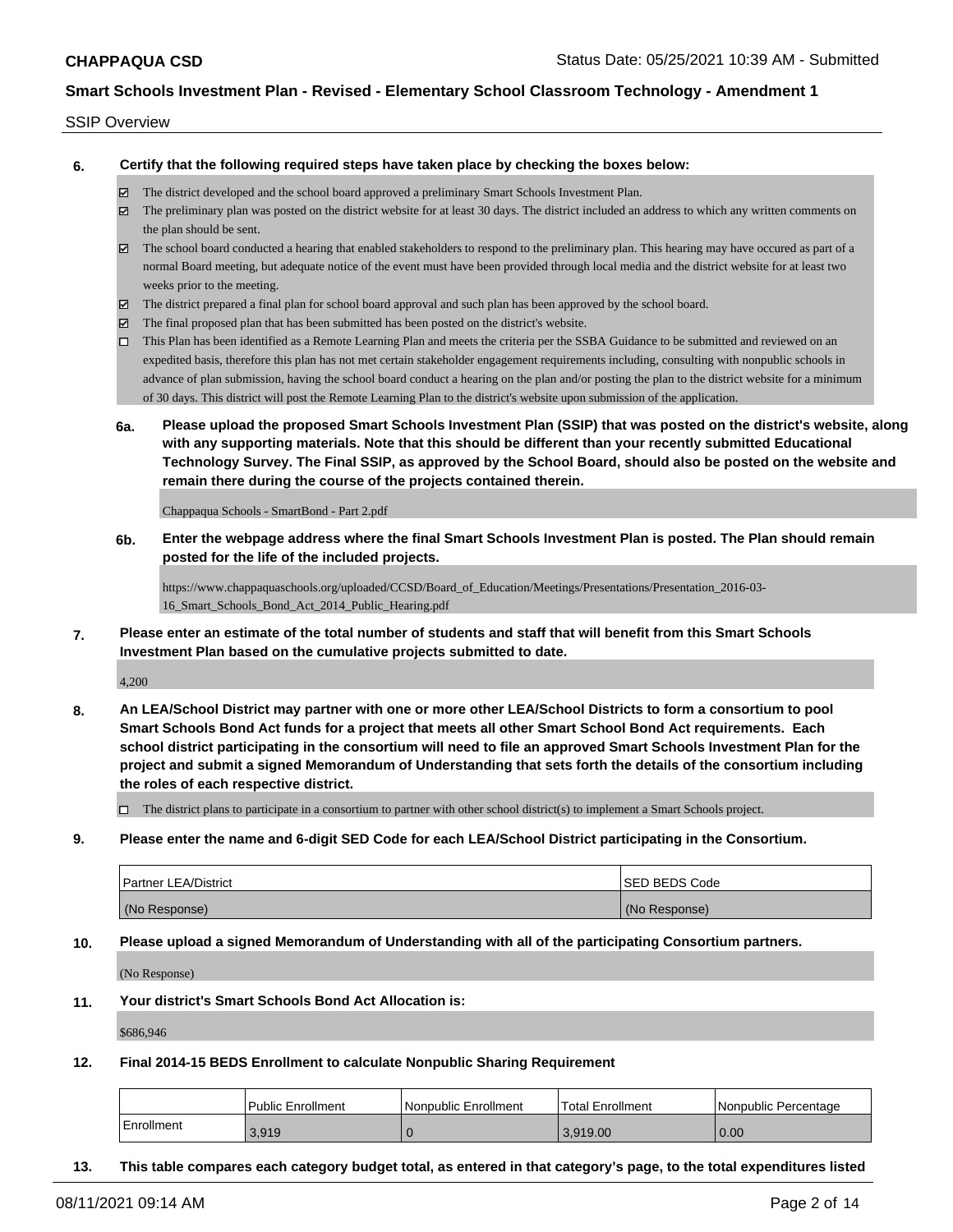SSIP Overview

### **in the category's expenditure table. Any discrepancies between the two must be resolved before submission.**

|                                            | Sub-Allocations | <b>Expenditure Totals</b> | <b>Difference</b> |
|--------------------------------------------|-----------------|---------------------------|-------------------|
| <b>School Connectivity</b>                 | 0.00            | 0.00                      | 0.00              |
| Connectivity Projects for<br>Communities   | 0.00            | 0.00                      | 0.00              |
| Classroom Technology                       | 1,231.00        | 1,231.00                  | 0.00              |
| Pre-Kindergarten Classrooms                | 0.00            | 0.00                      | 0.00              |
| Replace Transportable<br><b>Classrooms</b> | 0.00            | 0.00                      | 0.00              |
| <b>High-Tech Security Features</b>         | 0.00            | 0.00                      | 0.00              |
| Nonpublic Loan                             | 0.00            | 0.00                      | 0.00              |
| Totals:                                    | 1,231           | 1,231                     | 0                 |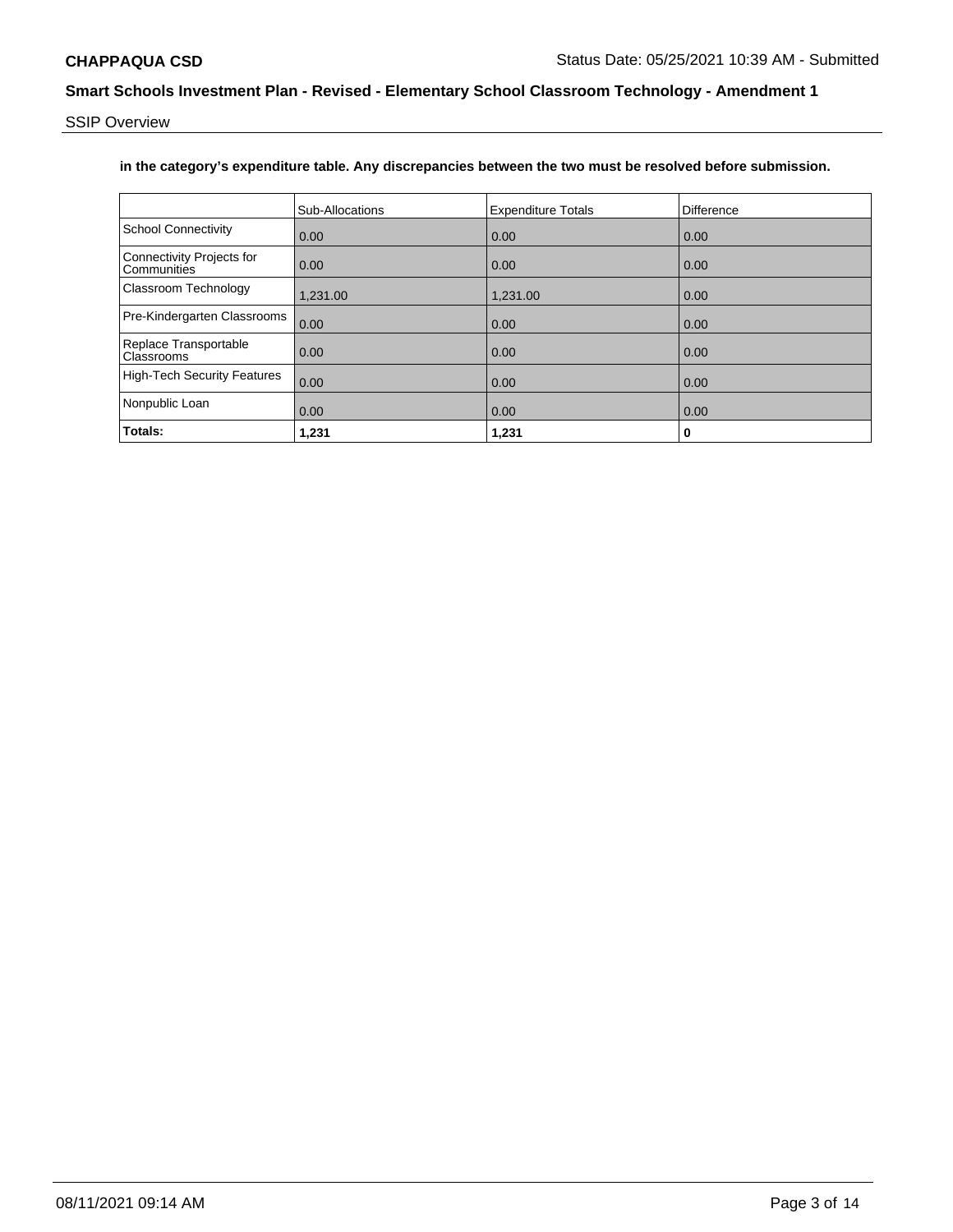School Connectivity

- **1. In order for students and faculty to receive the maximum benefit from the technology made available under the Smart Schools Bond Act, their school buildings must possess sufficient connectivity infrastructure to ensure that devices can be used during the school day. Smart Schools Investment Plans must demonstrate that:**
	- **• sufficient infrastructure that meets the Federal Communications Commission's 100 Mbps per 1,000 students standard currently exists in the buildings where new devices will be deployed, or**
	- **• is a planned use of a portion of Smart Schools Bond Act funds, or**
	- **• is under development through another funding source.**

**Smart Schools Bond Act funds used for technology infrastructure or classroom technology investments must increase the number of school buildings that meet or exceed the minimum speed standard of 100 Mbps per 1,000 students and staff within 12 months. This standard may be met on either a contracted 24/7 firm service or a "burstable" capability. If the standard is met under the burstable criteria, it must be:**

**1. Specifically codified in a service contract with a provider, and**

**2. Guaranteed to be available to all students and devices as needed, particularly during periods of high demand, such as computer-based testing (CBT) periods.**

**Please describe how your district already meets or is planning to meet this standard within 12 months of plan submission.**

(No Response)

**1a. If a district believes that it will be impossible to meet this standard within 12 months, it may apply for a waiver of this requirement, as described on the Smart Schools website. The waiver must be filed and approved by SED prior to submitting this survey.**

 $\Box$  By checking this box, you are certifying that the school district has an approved waiver of this requirement on file with the New York State Education Department.

**2. Connectivity Speed Calculator (Required). If the district currently meets the required speed, enter "Currently Met" in the last box: Expected Date When Required Speed Will be Met.**

|                  | l Number of     | Required Speed | Current Speed in | Expected Speed  | Expected Date                           |
|------------------|-----------------|----------------|------------------|-----------------|-----------------------------------------|
|                  | <b>Students</b> | In Mbps        | l Mbps           | to be Attained  | When Required                           |
|                  |                 |                |                  |                 | l Within 12 Months ISpeed Will be Met l |
| Calculated Speed | (No Response)   | 0.00           | (No Response)    | l (No Response) | l (No Response)                         |

**3. Describe how you intend to use Smart Schools Bond Act funds for high-speed broadband and/or wireless connectivity projects in school buildings.**

(No Response)

**4. Describe the linkage between the district's District Instructional Technology Plan and how the proposed projects will improve teaching and learning. (There should be a link between your response to this question and your responses to Question 1 in Section IV - NYSED Initiatives Alignment: "Explain how the district use of instructional technology will serve as a part of a comprehensive and sustained effort to support rigorous academic standards attainment and performance improvement for students."** 

**Your answer should also align with your answers to the questions in Section II - Strategic Technology Planning and the associated Action Steps in Section III - Action Plan.)**

(No Response)

**5. If the district wishes to have students and staff access the Internet from wireless devices within the school building, or in close proximity to it, it must first ensure that it has a robust Wi-Fi network in place that has sufficient bandwidth to meet user demand.**

**Please describe how you have quantified this demand and how you plan to meet this demand.**

(No Response)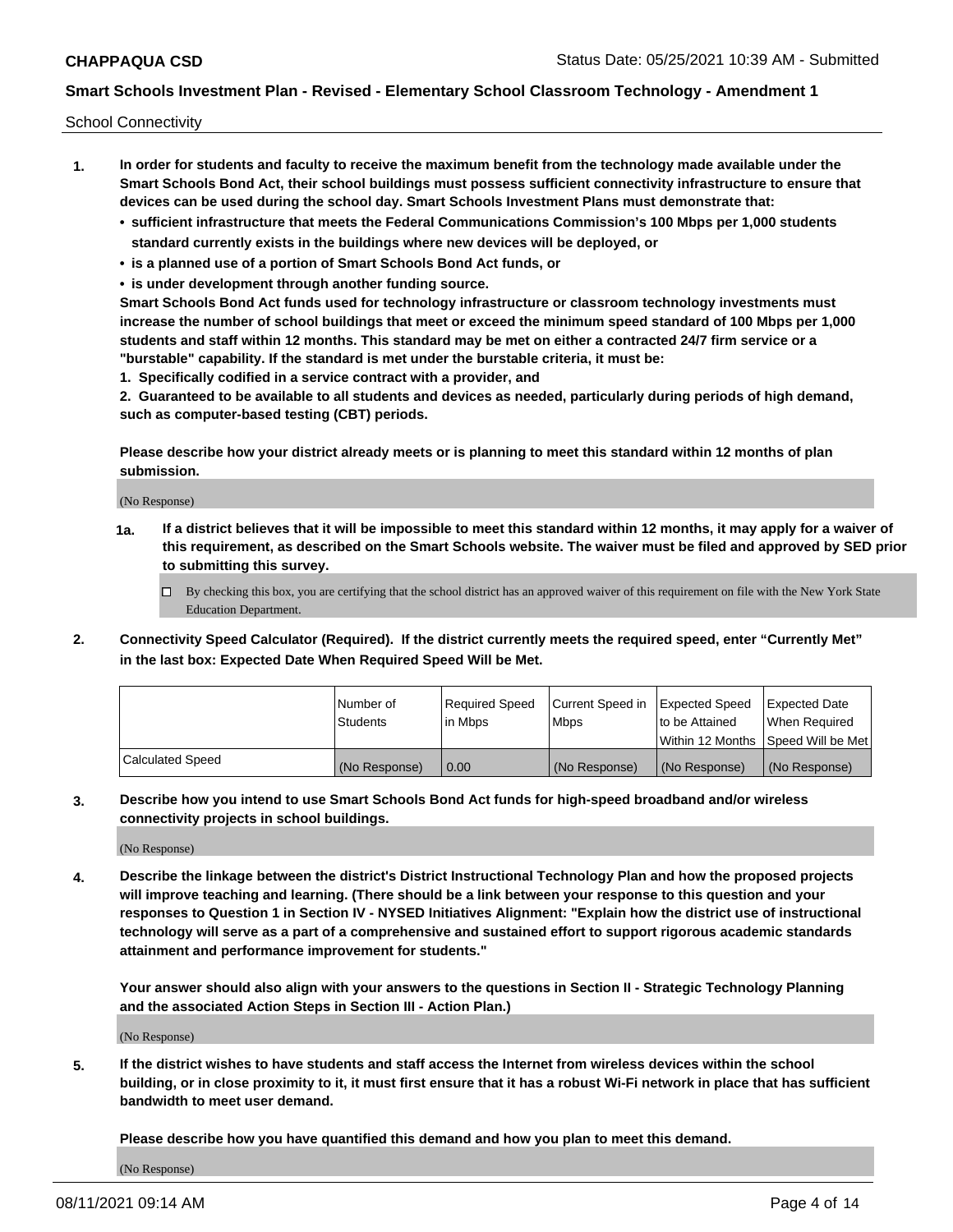School Connectivity

**6. Smart Schools plans with any expenditures in the School Connectivity category require a project number from the Office of Facilities Planning. Districts must submit an SSBA LOI and receive project numbers prior to submitting the SSIP. As indicated on the LOI, some projects may be eligible for a streamlined review and will not require a building permit.**

**Please indicate on a separate row each project number given to you by the Office of Facilities Planning.**

| Project Number |  |
|----------------|--|
| (No Response)  |  |

**7. Certain high-tech security and connectivity infrastructure projects may be eligible for an expedited review process as determined by the Office of Facilities Planning.**

### **Was your project deemed eligible for streamlined review?**

(No Response)

### **8. Include the name and license number of the architect or engineer of record.**

| Name          | License Number |
|---------------|----------------|
| (No Response) | (No Response)  |

#### **9. Public Expenditures – Loanable (Counts toward the nonpublic loan calculation)**

| Select the allowable expenditure type.<br>Repeat to add another item under each type. | <b>PUBLIC</b> Items to be<br>l Purchased | Quantity           | Cost Per Item    | <b>Total Cost</b> |
|---------------------------------------------------------------------------------------|------------------------------------------|--------------------|------------------|-------------------|
| (No Response)                                                                         | (No Response)                            | l (No<br>Response) | (No<br>Response) | $\overline{0.00}$ |
|                                                                                       |                                          | 0                  | 0.00             |                   |

### **10. Public Expenditures – Non-Loanable (Does not count toward nonpublic loan calculation)**

| Select the allowable expenditure | <b>PUBLIC</b> Items to be purchased | Quantity      | Cost per Item | <b>Total Cost</b> |
|----------------------------------|-------------------------------------|---------------|---------------|-------------------|
| type.                            |                                     |               |               |                   |
| Repeat to add another item under |                                     |               |               |                   |
| each type.                       |                                     |               |               |                   |
| (No Response)                    | (No Response)                       | (No Response) | (No Response) | 0.00              |
|                                  |                                     |               | 0.00          |                   |

#### **11. Final 2014-15 BEDS Enrollment to calculate Nonpublic Sharing Requirement (no changes allowed.)**

|            | Public Enrollment | Nonpublic Enrollment | 'Total Enrollment | l Nonpublic Percentage |
|------------|-------------------|----------------------|-------------------|------------------------|
| Enrollment | 3.919             |                      | 3.919.00          | 0.00                   |

#### **12. Total Public Budget - Loanable (Counts toward the nonpublic loan calculation)**

|                                                      | Public Allocations | <b>Estimated Nonpublic Loan</b><br>Amount | Estimated Total Sub-Allocations |
|------------------------------------------------------|--------------------|-------------------------------------------|---------------------------------|
| Network/Access Costs                                 | (No Response)      | 0.00                                      | 0.00                            |
| School Internal Connections and<br><b>Components</b> | (No Response)      | 0.00                                      | 0.00                            |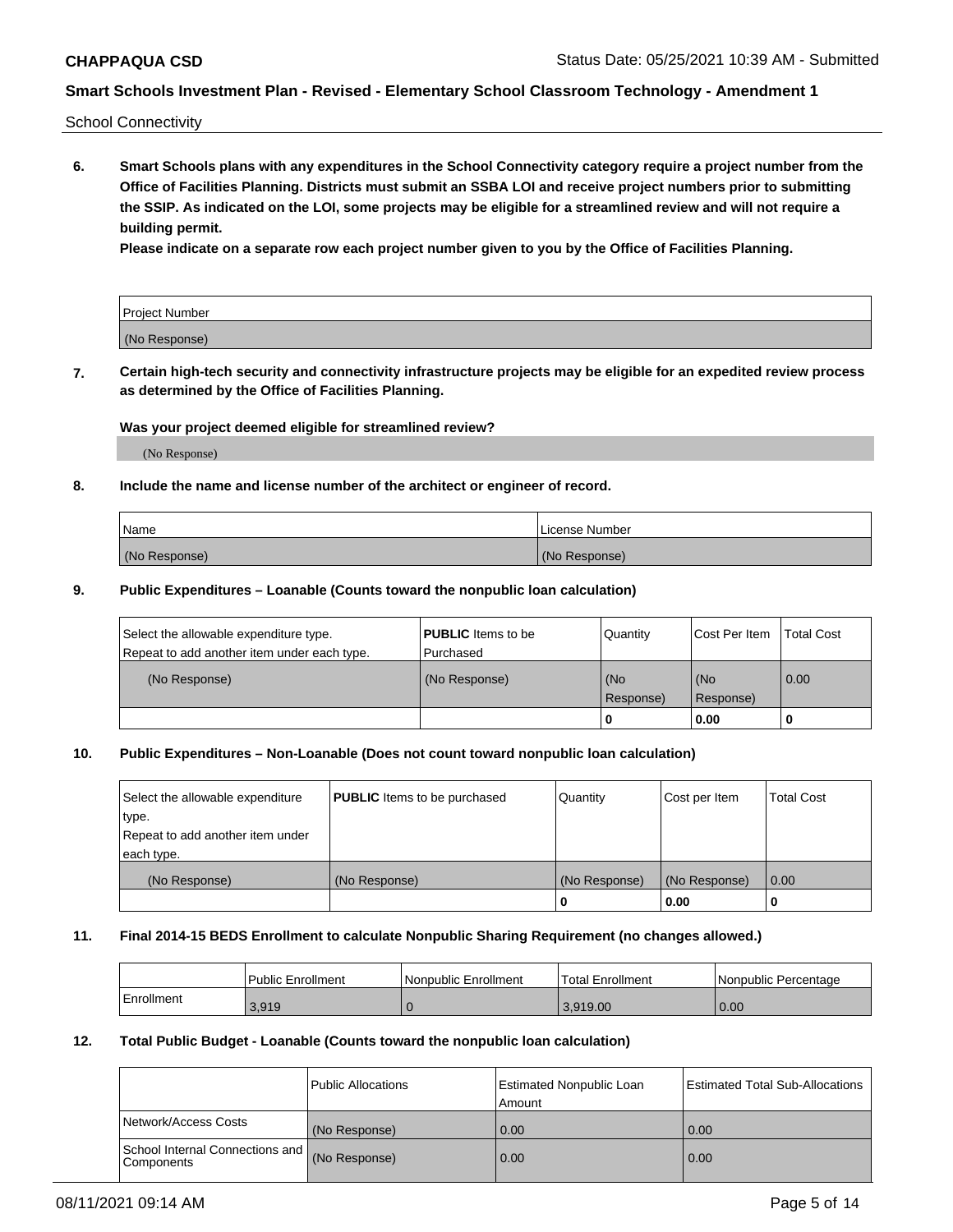School Connectivity

|              | Public Allocations | <b>Estimated Nonpublic Loan</b><br>Amount | <b>Estimated Total Sub-Allocations</b> |
|--------------|--------------------|-------------------------------------------|----------------------------------------|
| <b>Other</b> | (No Response)      | 0.00                                      | 0.00                                   |
| 'Totals:     | 0.00               |                                           |                                        |

# **13. Total Public Budget – Non-Loanable (Does not count toward the nonpublic loan calculation)**

|                                                   | Sub-<br>Allocation |
|---------------------------------------------------|--------------------|
| Network/Access Costs                              | (No Response)      |
| <b>Outside Plant Costs</b>                        | (No Response)      |
| <b>School Internal Connections and Components</b> | (No Response)      |
| Professional Services                             | (No Response)      |
| Testing                                           | (No Response)      |
| <b>Other Upfront Costs</b>                        | (No Response)      |
| <b>Other Costs</b>                                | (No Response)      |
| <b>Totals:</b>                                    | 0.00               |

# **14. School Connectivity Totals**

|                          | Total Sub-Allocations |
|--------------------------|-----------------------|
| Total Loanable Items     | 0.00                  |
| Total Non-Ioanable Items | 0.00                  |
| Totals:                  | 0                     |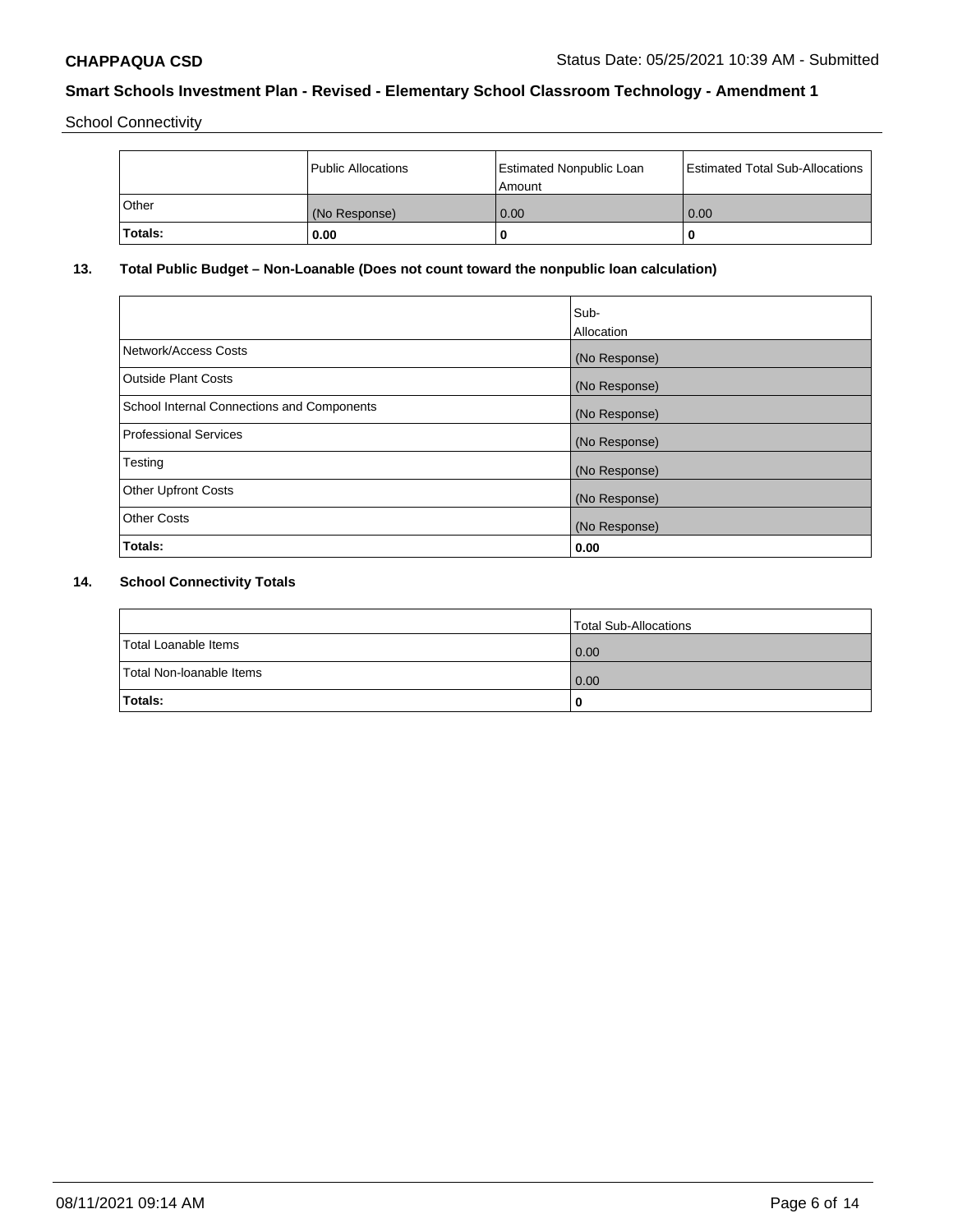Community Connectivity (Broadband and Wireless)

**1. Describe how you intend to use Smart Schools Bond Act funds for high-speed broadband and/or wireless connectivity projects in the community.**

(No Response)

**2. Please describe how the proposed project(s) will promote student achievement and increase student and/or staff access to the Internet in a manner that enhances student learning and/or instruction outside of the school day and/or school building.**

(No Response)

**3. Community connectivity projects must comply with all the necessary local building codes and regulations (building and related permits are not required prior to plan submission).**

 $\Box$  I certify that we will comply with all the necessary local building codes and regulations.

**4. Please describe the physical location of the proposed investment.**

(No Response)

**5. Please provide the initial list of partners participating in the Community Connectivity Broadband Project, along with their Federal Tax Identification (Employer Identification) number.**

| <b>Project Partners</b> | l Federal ID # |
|-------------------------|----------------|
| (No Response)           | (No Response)  |

**6. Please detail the type, quantity, per unit cost and total cost of the eligible items under each sub-category.**

| Select the allowable expenditure | Item to be purchased | Quantity      | Cost per Item | <b>Total Cost</b> |
|----------------------------------|----------------------|---------------|---------------|-------------------|
| type.                            |                      |               |               |                   |
| Repeat to add another item under |                      |               |               |                   |
| each type.                       |                      |               |               |                   |
| (No Response)                    | (No Response)        | (No Response) | (No Response) | 0.00              |
|                                  |                      | o             | 0.00          |                   |

**7. If you are submitting an allocation for Community Connectivity, complete this table.**

**Note that the calculated Total at the bottom of the table must equal the Total allocation for this category that you entered in the SSIP Overview overall budget.**

|                                    | Sub-Allocation |
|------------------------------------|----------------|
| Network/Access Costs               | (No Response)  |
| Outside Plant Costs                | (No Response)  |
| <b>Tower Costs</b>                 | (No Response)  |
| <b>Customer Premises Equipment</b> | (No Response)  |
| <b>Professional Services</b>       | (No Response)  |
| Testing                            | (No Response)  |
| <b>Other Upfront Costs</b>         | (No Response)  |
| <b>Other Costs</b>                 | (No Response)  |
| Totals:                            | 0.00           |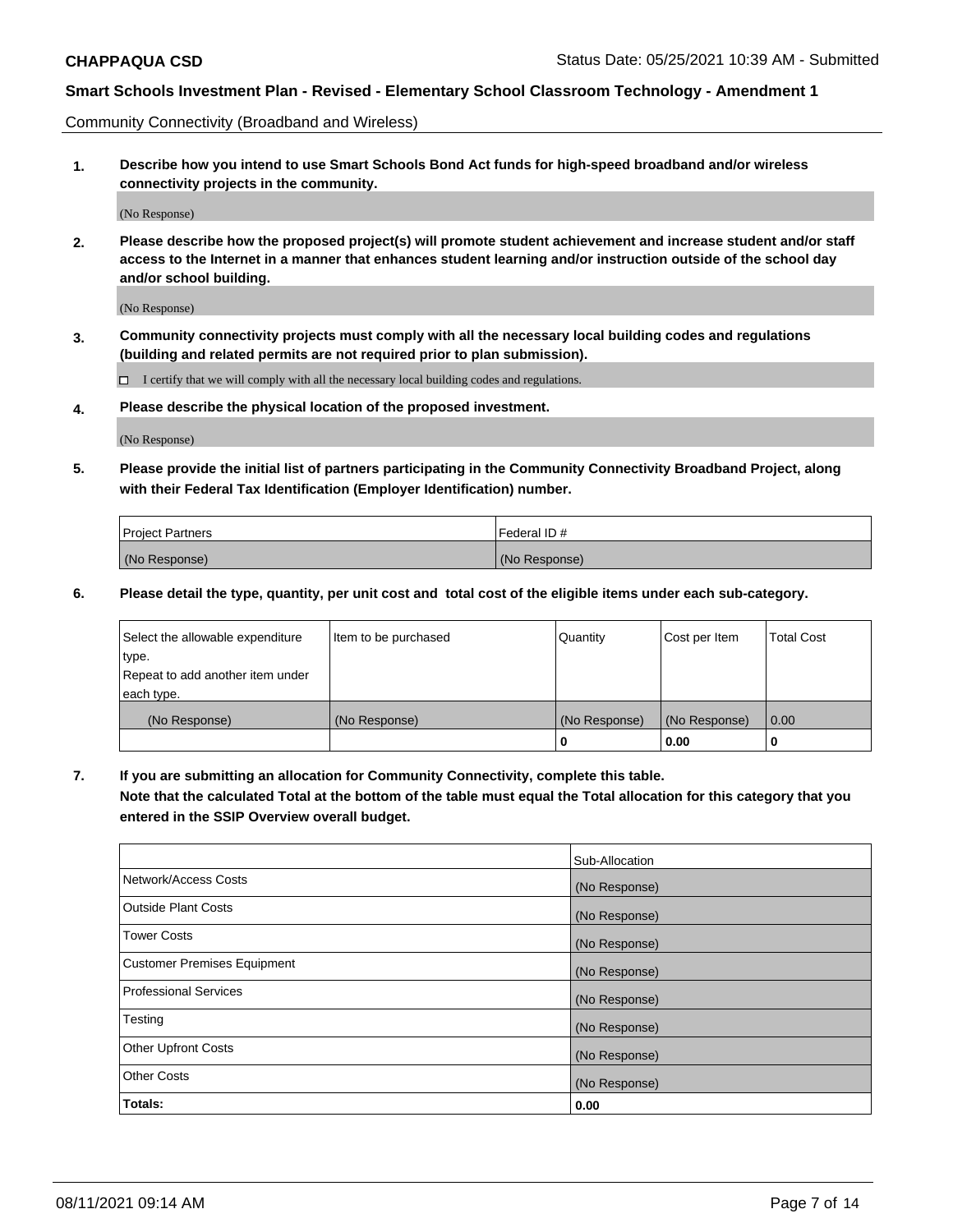#### Classroom Learning Technology

**1. In order for students and faculty to receive the maximum benefit from the technology made available under the Smart Schools Bond Act, their school buildings must possess sufficient connectivity infrastructure to ensure that devices can be used during the school day. Smart Schools Investment Plans must demonstrate that sufficient infrastructure that meets the Federal Communications Commission's 100 Mbps per 1,000 students standard currently exists in the buildings where new devices will be deployed, or is a planned use of a portion of Smart Schools Bond Act funds, or is under development through another funding source. Smart Schools Bond Act funds used for technology infrastructure or classroom technology investments must increase the number of school buildings that meet or exceed the minimum speed standard of 100 Mbps per 1,000 students and staff within 12 months. This standard may be met on either a contracted 24/7 firm service or a "burstable" capability. If the standard is met under the burstable criteria, it must be:**

**1. Specifically codified in a service contract with a provider, and**

**2. Guaranteed to be available to all students and devices as needed, particularly during periods of high demand, such as computer-based testing (CBT) periods.**

**Please describe how your district already meets or is planning to meet this standard within 12 months of plan submission.**

(No Response)

- **1a. If a district believes that it will be impossible to meet this standard within 12 months, it may apply for a waiver of this requirement, as described on the Smart Schools website. The waiver must be filed and approved by SED prior to submitting this survey.**
	- By checking this box, you are certifying that the school district has an approved waiver of this requirement on file with the New York State Education Department.
- **2. Connectivity Speed Calculator (Required). If the district currently meets the required speed, enter "Currently Met" in the last box: Expected Date When Required Speed Will be Met.**

|                  | l Number of     | Required Speed | Current Speed in | <b>Expected Speed</b> | <b>Expected Date</b>                |
|------------------|-----------------|----------------|------------------|-----------------------|-------------------------------------|
|                  | <b>Students</b> | l in Mbps      | l Mbps           | to be Attained        | When Required                       |
|                  |                 |                |                  |                       | Within 12 Months  Speed Will be Met |
| Calculated Speed | (No Response)   | 0.00           | (No Response)    | l (No Response)       | (No Response)                       |

**3. If the district wishes to have students and staff access the Internet from wireless devices within the school building, or in close proximity to it, it must first ensure that it has a robust Wi-Fi network in place that has sufficient bandwidth to meet user demand.**

**Please describe how you have quantified this demand and how you plan to meet this demand.**

(No Response)

**4. All New York State public school districts are required to complete and submit an Instructional Technology Plan survey to the New York State Education Department in compliance with Section 753 of the Education Law and per Part 100.12 of the Commissioner's Regulations.**

**Districts that include educational technology purchases as part of their Smart Schools Investment Plan must have a submitted and approved Instructional Technology Plan survey on file with the New York State Education Department.**

- By checking this box, you are certifying that the school district has an approved Instructional Technology Plan survey on file with the New York State Education Department.
- **5. Describe the devices you intend to purchase and their compatibility with existing or planned platforms or systems. Specifically address the adequacy of each facility's electrical, HVAC and other infrastructure necessary to install and support the operation of the planned technology.**

We intend to use this amendment of \$1,231 to purchase an iPad tablet (to supplement the purchase of iPads purchased under the original supplemental submission of \$ 232,640) to be used in our elementary school. We have evaluated and confirmed that sufficient electrical power is available and will not pose any challenges to our existing HVAC system. Our existing network infrastructure is already prepared to handle the new device.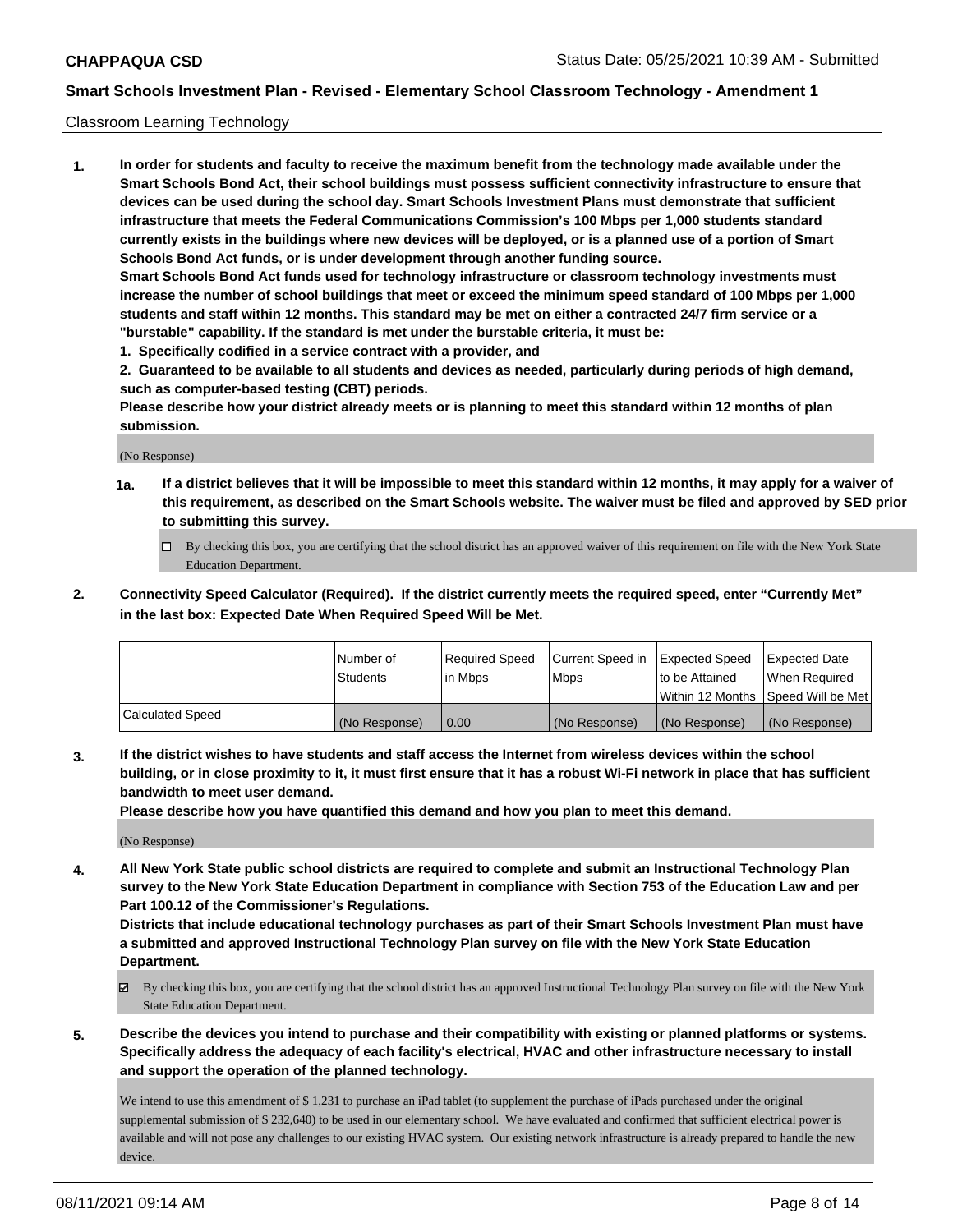#### Classroom Learning Technology

- **6. Describe how the proposed technology purchases will:**
	- **> enhance differentiated instruction;**
	- **> expand student learning inside and outside the classroom;**
	- **> benefit students with disabilities and English language learners; and**
	- **> contribute to the reduction of other learning gaps that have been identified within the district.**

**The expectation is that districts will place a priority on addressing the needs of students who struggle to succeed in a rigorous curriculum. Responses in this section should specifically address this concern and align with the district's Instructional Technology Plan (in particular Question 2 of E. Curriculum and Instruction: "Does the district's instructional technology plan address the needs of students with disabilities to ensure equitable access to instruction, materials and assessments?" and Question 3 of the same section: "Does the district's instructional technology plan address the provision of assistive technology specifically for students with disabilities to ensure access to and participation in the general curriculum?")**

**In addition, describe how the district ensures equitable access to instruction, materials and assessments and participation in the general curriculum for both SWD and English Language Learners/Multilingual Learners (ELL/MLL) students.**

**Please note: If this plan has been identified as a Remote Learning Plan to be submitted and reviewed on an expedited basis, the district should explain how this plan will facilitate remote and hybrid learning, in lieu of responding to the question above.**

(No Response)

**7. Where appropriate, describe how the proposed technology purchases will enhance ongoing communication with parents and other stakeholders and help the district facilitate technology-based regional partnerships, including distance learning and other efforts.**

(No Response)

**8. Describe the district's plan to provide professional development to ensure that administrators, teachers and staff can employ the technology purchased to enhance instruction successfully.**

**Note: This response should be aligned and expanded upon in accordance with your district's response to Question 1 of F. Professional Development of your Instructional Technology Plan: "Please provide a summary of professional development offered to teachers and staff, for the time period covered by this plan, to support technology to enhance teaching and learning. Please include topics, audience and method of delivery within your summary."**

**Please note: If this plan has been identified as a Remote Learning Plan to be submitted and reviewed on an expedited basis, the district should provide a statement confirming that the district has provided or will provide professional development on these devices to its staff, in lieu of responding to the question above.**

(No Response)

- **9. Districts must contact one of the SUNY/CUNY teacher preparation programs listed on the document on the left side of the page that supplies the largest number of the district's new teachers to request advice on innovative uses and best practices at the intersection of pedagogy and educational technology.**
	- $\boxtimes$  By checking this box, you certify that you have contacted the SUNY/CUNY teacher preparation program that supplies the largest number of your new teachers to request advice on these issues.

#### **9a. Please enter the name of the SUNY or CUNY Institution that you contacted.**

SUNY New Paltz

**9b. Enter the primary Institution phone number.**

845-257-7869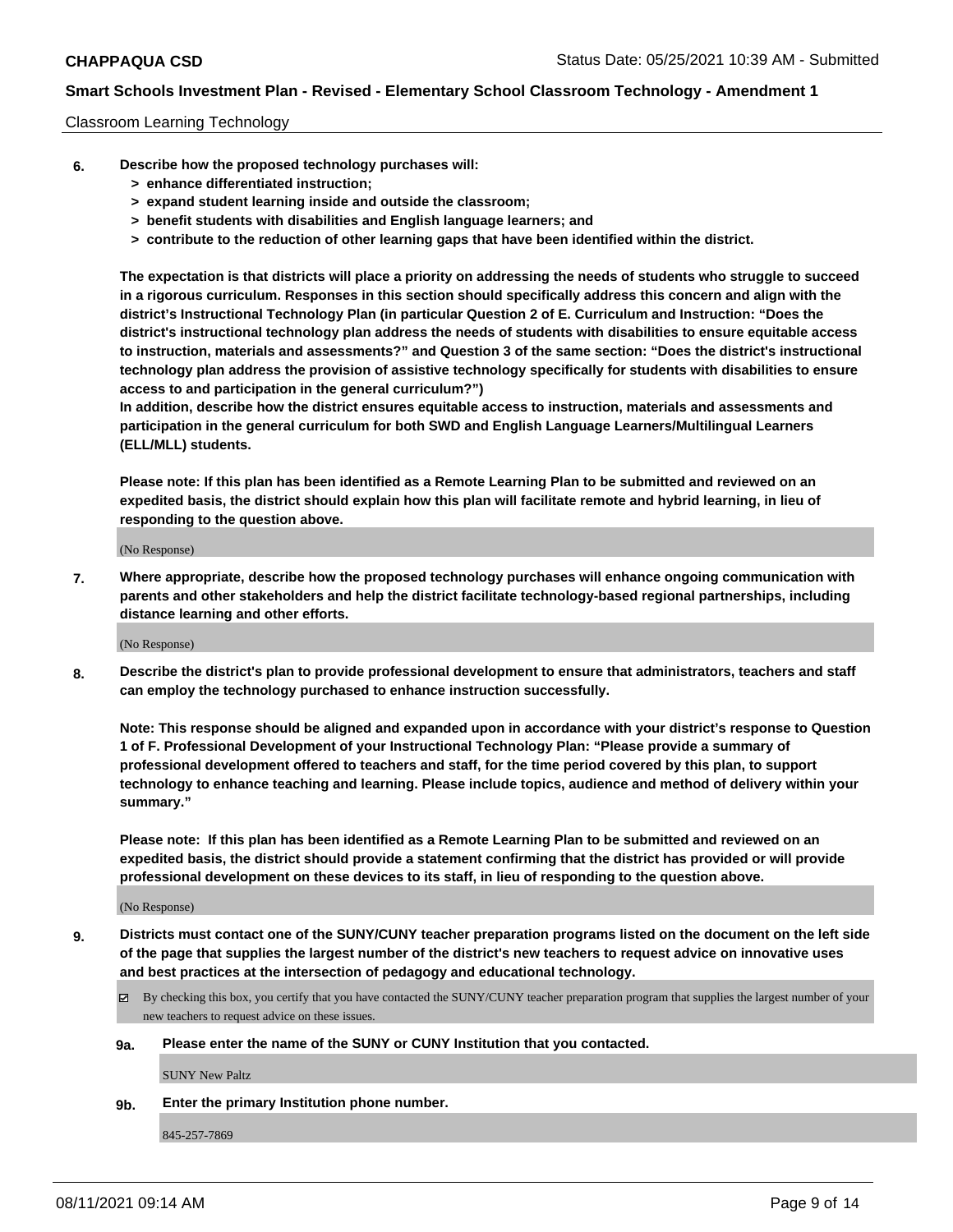Classroom Learning Technology

**9c. Enter the name of the contact person with whom you consulted and/or will be collaborating with on innovative uses of technology and best practices.**

Kiersten Greene

**10. To ensure the sustainability of technology purchases made with Smart Schools funds, districts must demonstrate a long-term plan to maintain and replace technology purchases supported by Smart Schools Bond Act funds. This sustainability plan shall demonstrate a district's capacity to support recurring costs of use that are ineligible for Smart Schools Bond Act funding such as device maintenance, technical support, Internet and wireless fees, maintenance of hotspots, staff professional development, building maintenance and the replacement of incidental items. Further, such a sustainability plan shall include a long-term plan for the replacement of purchased devices and equipment at the end of their useful life with other funding sources.**

 $\square$  By checking this box, you certify that the district has a sustainability plan as described above.

**11. Districts must ensure that devices purchased with Smart Schools Bond funds will be distributed, prepared for use, maintained and supported appropriately. Districts must maintain detailed device inventories in accordance with generally accepted accounting principles.**

By checking this box, you certify that the district has a distribution and inventory management plan and system in place.

**12. Please detail the type, quantity, per unit cost and total cost of the eligible items under each sub-category.**

| Select the allowable expenditure<br>type.<br>Repeat to add another item under<br>each type. | Item to be Purchased                                                                                                                                                                                                                           | Quantity | Cost per Item | <b>Total Cost</b> |
|---------------------------------------------------------------------------------------------|------------------------------------------------------------------------------------------------------------------------------------------------------------------------------------------------------------------------------------------------|----------|---------------|-------------------|
| <b>Tablet Computers</b>                                                                     | Apple iPad Pro Wi-Fi 256GB (note to<br>reviewer: this is a single unit of the<br>more enhanced iPad tablet (the iPad<br>Pro model) with larger memory<br>(256GB). This model operates at a<br>faster speed and has larger storage<br>capacity. | -1       | 1,149.00      | 1,149.00          |
| <b>Other Costs</b>                                                                          | OtterBox Symmedtry Series 360 Case                                                                                                                                                                                                             |          | 82.00         | 82.00             |
|                                                                                             |                                                                                                                                                                                                                                                | 2        | 1,231.00      | 1,231             |

### **13. Final 2014-15 BEDS Enrollment to calculate Nonpublic Sharing Requirement (no changes allowed.)**

|            | <b>Public Enrollment</b> | Nonpublic Enrollment | <b>Total Enrollment</b> | l Nonpublic<br>l Percentage |
|------------|--------------------------|----------------------|-------------------------|-----------------------------|
| Enrollment | 3.919                    |                      | 3,919.00                | 0.00                        |

### **14. If you are submitting an allocation for Classroom Learning Technology complete this table.**

|                          | Public School Sub-Allocation | <b>Estimated Nonpublic Loan</b><br>Amount<br>(Based on Percentage Above) | <b>Estimated Total Public and</b><br>Nonpublic Sub-Allocation |
|--------------------------|------------------------------|--------------------------------------------------------------------------|---------------------------------------------------------------|
| Interactive Whiteboards  | (No Response)                | 0.00                                                                     | 0.00                                                          |
| <b>Computer Servers</b>  | (No Response)                | 0.00                                                                     | 0.00                                                          |
| <b>Desktop Computers</b> | (No Response)                | 0.00                                                                     | 0.00                                                          |
| <b>Laptop Computers</b>  | (No Response)                | 0.00                                                                     | 0.00                                                          |
| <b>Tablet Computers</b>  | 1,149.00                     | 0.00                                                                     | 1,149.00                                                      |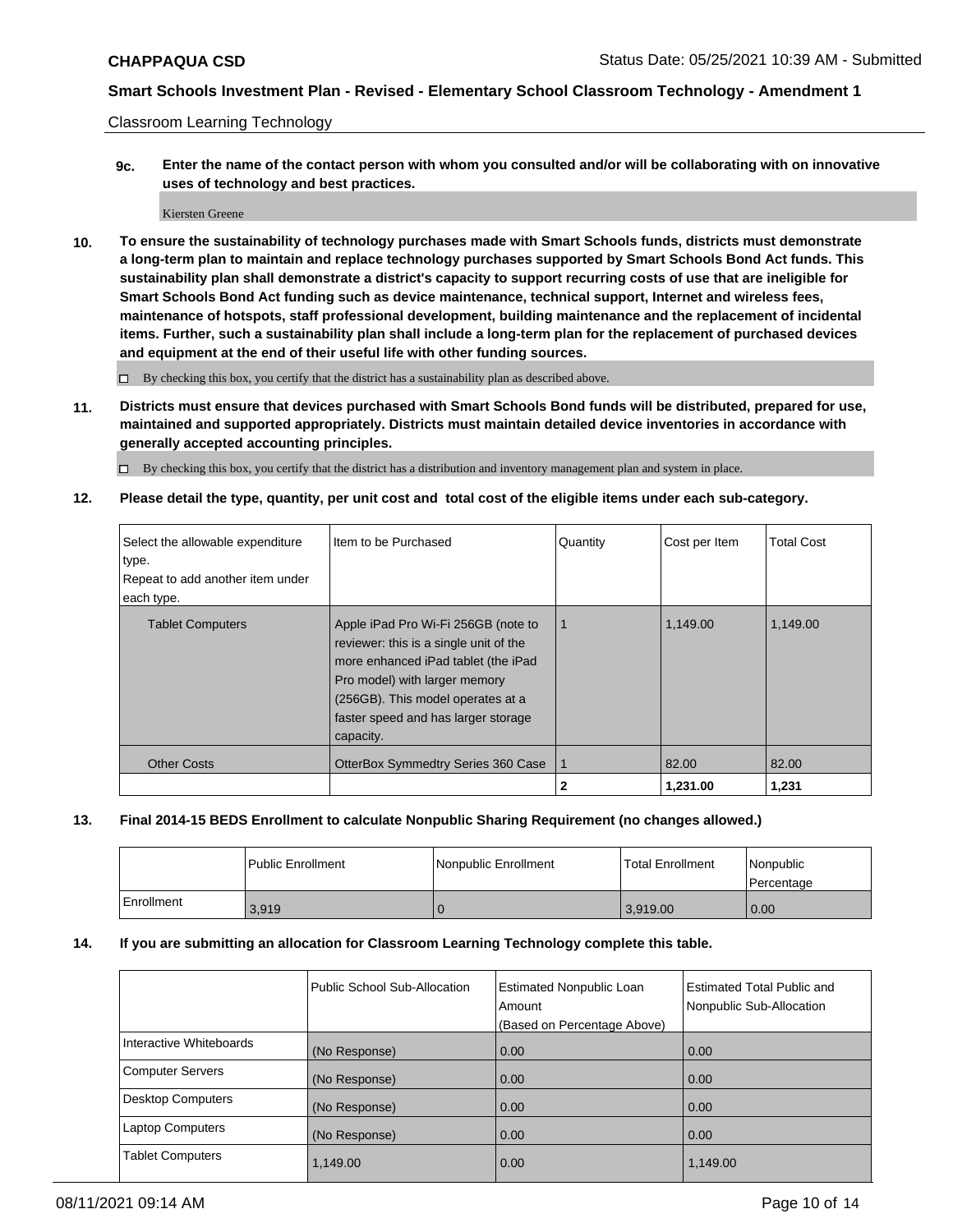Classroom Learning Technology

|             | Public School Sub-Allocation | Estimated Nonpublic Loan<br>l Amount<br>(Based on Percentage Above) | Estimated Total Public and<br>Nonpublic Sub-Allocation |
|-------------|------------------------------|---------------------------------------------------------------------|--------------------------------------------------------|
| Other Costs | 82.00                        | 0.00                                                                | 82.00                                                  |
| 'Totals:    | 1.231.00                     | 0                                                                   | 1,231                                                  |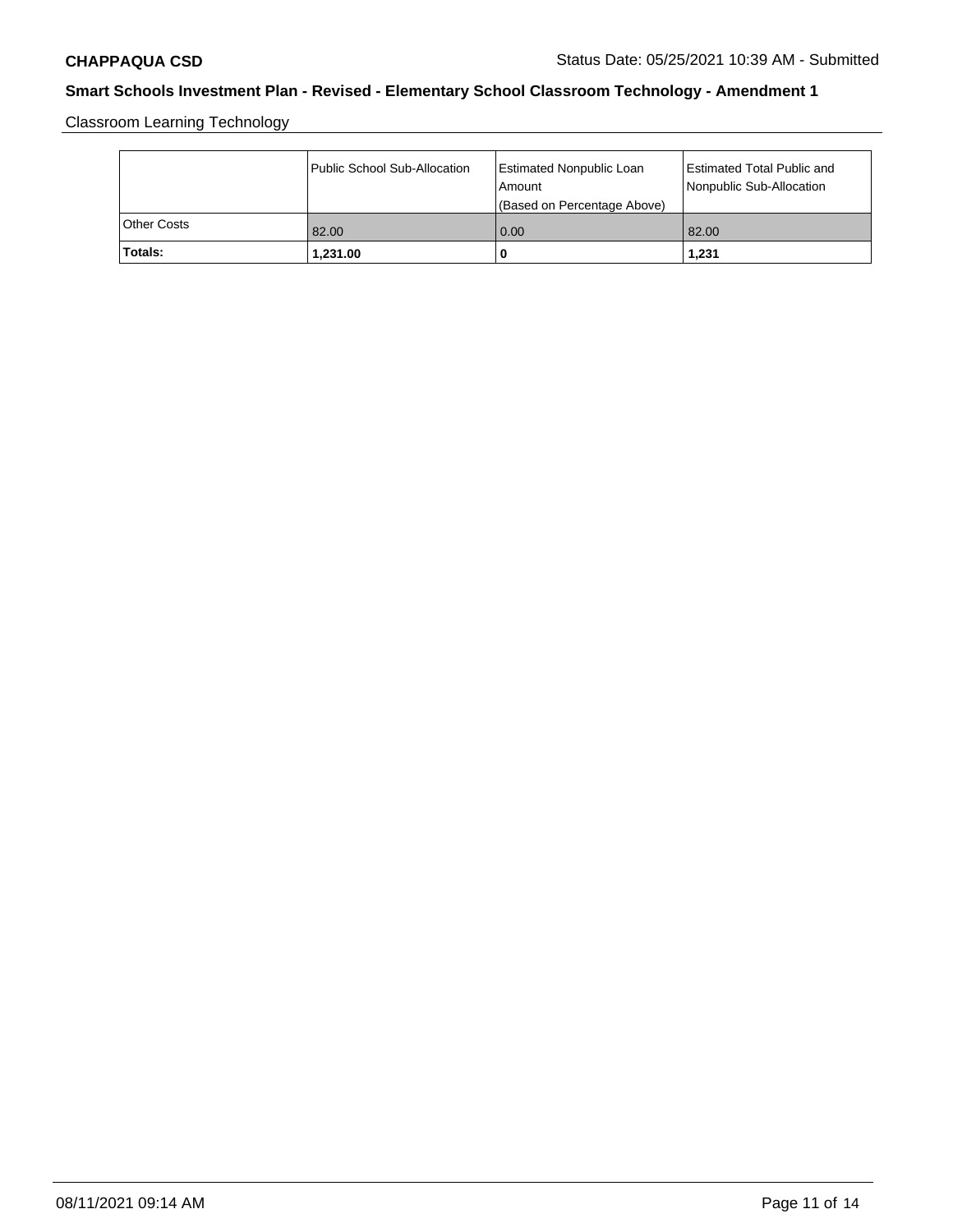#### Pre-Kindergarten Classrooms

**1. Provide information regarding how and where the district is currently serving pre-kindergarten students and justify the need for additional space with enrollment projections over 3 years.**

(No Response)

- **2. Describe the district's plan to construct, enhance or modernize education facilities to accommodate prekindergarten programs. Such plans must include:**
	- **Specific descriptions of what the district intends to do to each space;**
	- **An affirmation that new pre-kindergarten classrooms will contain a minimum of 900 square feet per classroom;**
	- **The number of classrooms involved;**
	- **The approximate construction costs per classroom; and**
	- **Confirmation that the space is district-owned or has a long-term lease that exceeds the probable useful life of the improvements.**

(No Response)

**3. Smart Schools Bond Act funds may only be used for capital construction costs. Describe the type and amount of additional funds that will be required to support ineligible ongoing costs (e.g. instruction, supplies) associated with any additional pre-kindergarten classrooms that the district plans to add.**

(No Response)

**4. All plans and specifications for the erection, repair, enlargement or remodeling of school buildings in any public school district in the State must be reviewed and approved by the Commissioner. Districts that plan capital projects using their Smart Schools Bond Act funds will undergo a Preliminary Review Process by the Office of Facilities Planning.**

**Please indicate on a separate row each project number given to you by the Office of Facilities Planning.**

| Project Number |  |
|----------------|--|
| (No Response)  |  |
|                |  |

**5. Please detail the type, quantity, per unit cost and total cost of the eligible items under each sub-category.**

| Select the allowable expenditure | Item to be purchased | Quantity      | Cost per Item | <b>Total Cost</b> |
|----------------------------------|----------------------|---------------|---------------|-------------------|
| type.                            |                      |               |               |                   |
| Repeat to add another item under |                      |               |               |                   |
| each type.                       |                      |               |               |                   |
| (No Response)                    | (No Response)        | (No Response) | (No Response) | 0.00              |
|                                  |                      | U             | 0.00          |                   |

**6. If you have made an allocation for Pre-Kindergarten Classrooms, complete this table. Note that the calculated Total at the bottom of the table must equal the Total allocation for this category that you entered in the SSIP Overview overall budget.**

|                                          | Sub-Allocation |
|------------------------------------------|----------------|
| Construct Pre-K Classrooms               | (No Response)  |
| Enhance/Modernize Educational Facilities | (No Response)  |
| <b>Other Costs</b>                       | (No Response)  |
| Totals:                                  | 0.00           |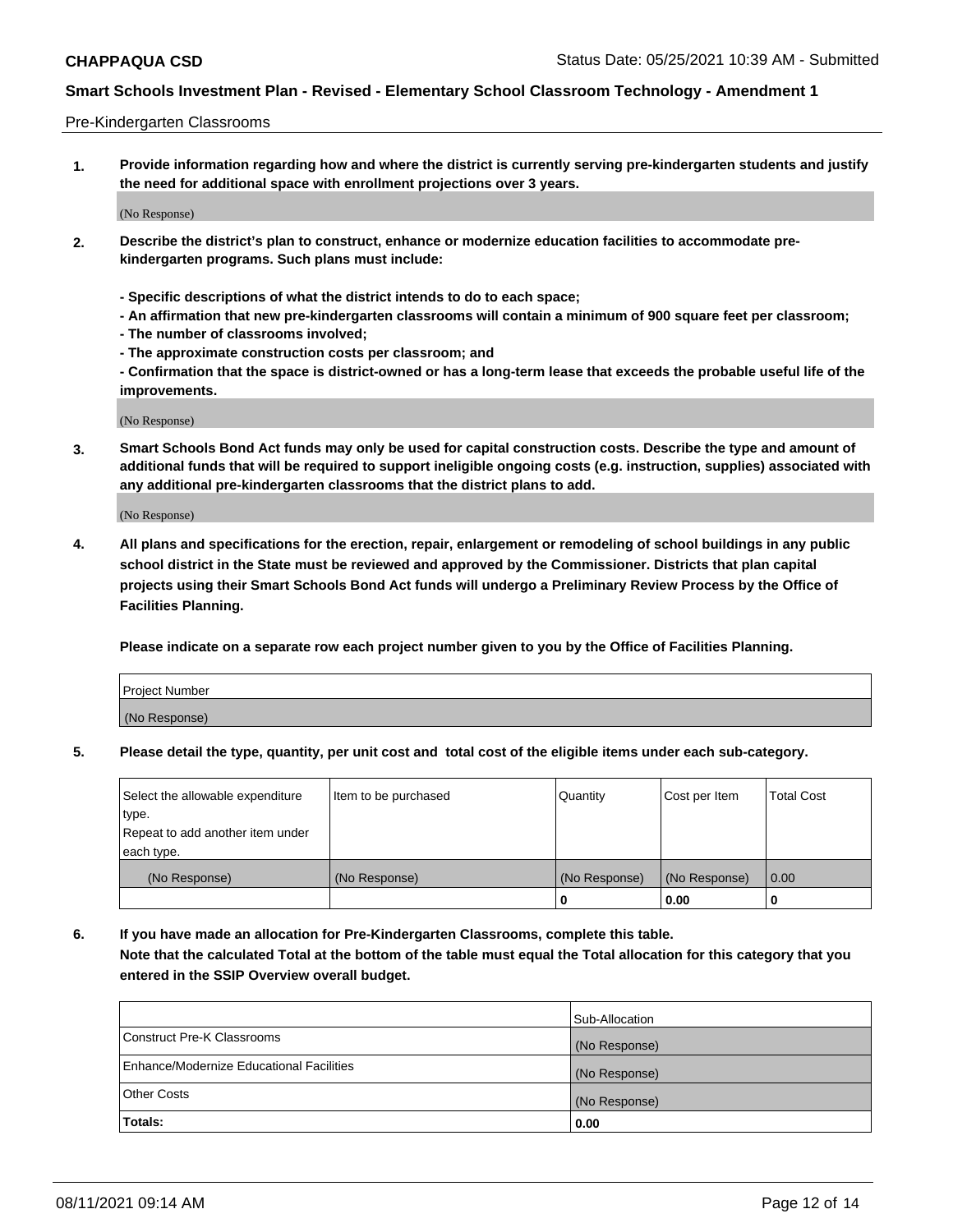Replace Transportable Classrooms

**1. Describe the district's plan to construct, enhance or modernize education facilities to provide high-quality instructional space by replacing transportable classrooms.**

(No Response)

**2. All plans and specifications for the erection, repair, enlargement or remodeling of school buildings in any public school district in the State must be reviewed and approved by the Commissioner. Districts that plan capital projects using their Smart Schools Bond Act funds will undergo a Preliminary Review Process by the Office of Facilities Planning.**

**Please indicate on a separate row each project number given to you by the Office of Facilities Planning.**

| Project Number |  |
|----------------|--|
|                |  |
|                |  |
|                |  |
| (No Response)  |  |
|                |  |
|                |  |

**3. For large projects that seek to blend Smart Schools Bond Act dollars with other funds, please note that Smart Schools Bond Act funds can be allocated on a pro rata basis depending on the number of new classrooms built that directly replace transportable classroom units.**

**If a district seeks to blend Smart Schools Bond Act dollars with other funds describe below what other funds are being used and what portion of the money will be Smart Schools Bond Act funds.**

(No Response)

**4. Please detail the type, quantity, per unit cost and total cost of the eligible items under each sub-category.**

| Select the allowable expenditure | Item to be purchased | Quantity      | Cost per Item | Total Cost |
|----------------------------------|----------------------|---------------|---------------|------------|
| ∣type.                           |                      |               |               |            |
| Repeat to add another item under |                      |               |               |            |
| each type.                       |                      |               |               |            |
| (No Response)                    | (No Response)        | (No Response) | (No Response) | 0.00       |
|                                  |                      | u             | 0.00          |            |

**5. If you have made an allocation for Replace Transportable Classrooms, complete this table. Note that the calculated Total at the bottom of the table must equal the Total allocation for this category that you entered in the SSIP Overview overall budget.**

|                                                | Sub-Allocation |
|------------------------------------------------|----------------|
| Construct New Instructional Space              | (No Response)  |
| Enhance/Modernize Existing Instructional Space | (No Response)  |
| <b>Other Costs</b>                             | (No Response)  |
| Totals:                                        | 0.00           |